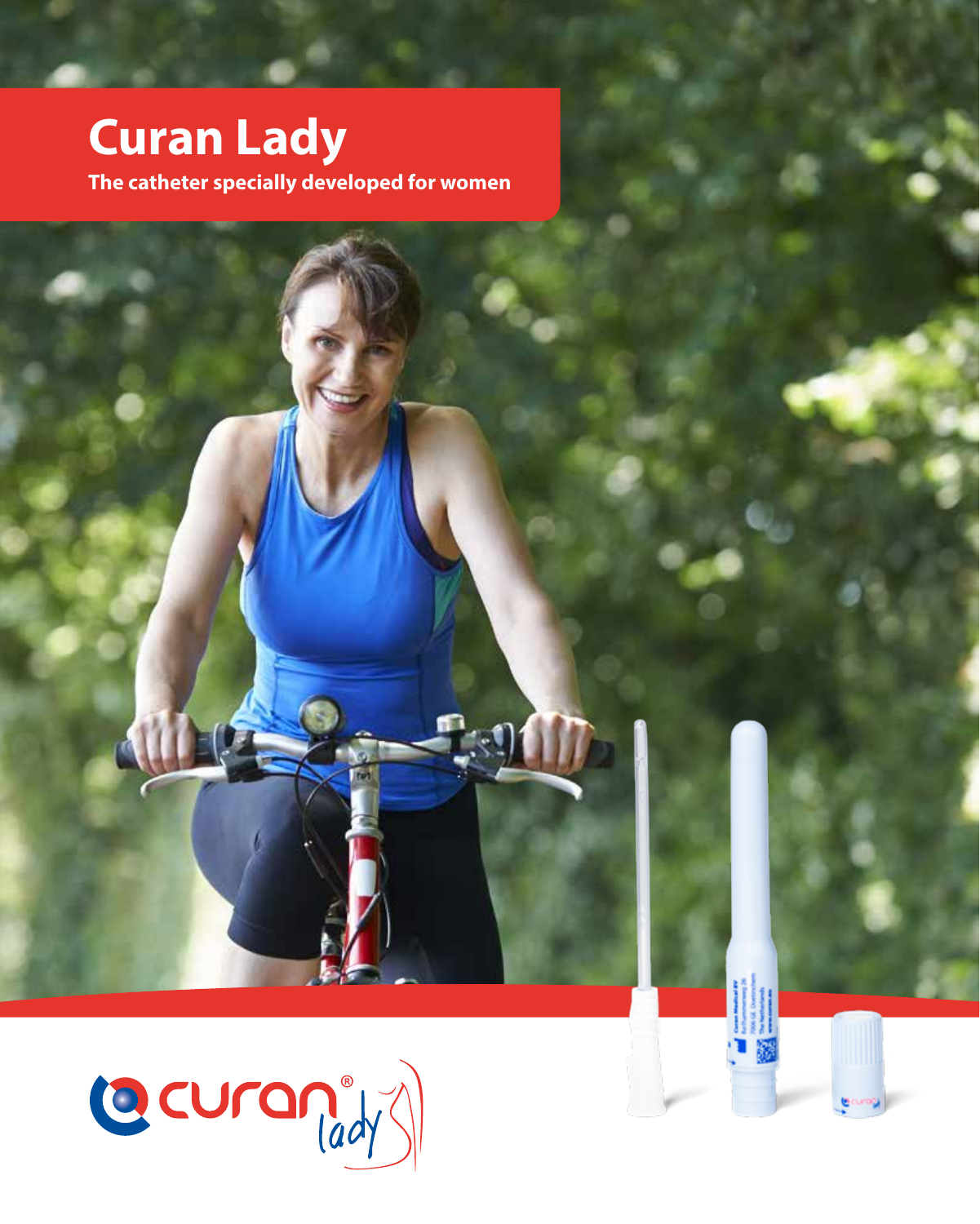

#### **The main benefits**

#### **Specifications**

**Total length catheter** 12 cm **Type of use** Single **Type of opening** Nelaton **Type of catheter** Intermittent

## **Curan Lady For an active and social life**

## **Discrete, comfortable and hygienic**

The Curan Lady is a compact and convenient catheter specially developed for women. Ever since the introduction, we have constantly been working on improving the user experience, based on findings and ideas gathered from both users and healthcare professionals. This has resulted in a more elegant and more discreet design of the Curan Lady than ever.

Thanks to the compact shape, the Curan Lady can be easily and discretely carried in your pocket or bag. This makes the catheter suitable for use both at home and on the road. After use, you can carry the catheter in a safe and hygienic manner in the leakproof packaging. The use of the Curan Lady therefore easily fits within your everyday life.

### **Maximum quality and safety**

Curan aims for maximum quality and safety when developing its catheters. The safety and performance of our catheters has been tested, evaluated and documented extensively. That's how we guarantee the same reliable experience at any moment of use. Our products are covered by a CE Certificate and ISO13485 Certification; an official recognition that we, as a manufacturer, only place safe medical appliances on the market.

*"I live my life the same way as before the catheterisation and go out as much as I can."* 

| <b>Product code</b>                      | <b>Size</b> | <b>Packaging</b>        | Color code       |
|------------------------------------------|-------------|-------------------------|------------------|
| CL 08 Compact ready to use female device | CH 08       | Box containing 30 units | $\bullet$ Blue   |
| CL 10 Compact ready to use female device | CH 10       | Box containing 30 units | $\bullet$ Black  |
| CL 12 Compact ready to use female device | CH 12       | Box containing 30 units | $\bigcirc$ White |
| CL 14 Compact ready to use female device | CH 14       | Box containing 30 units | Green            |

**The Curan Lady is easy to apply and to use.** 

**Watch the instruction video or order a sample pack:**



#### **Hygienic during and after use**

The Curan Lady has been designed in a way that it can Ine Curan Lady has been designed in a way that it can are to use the Curan Lady directly from the - Irma Smiths - Irma Smiths - Irma Smiths - Irma Smiths - Irma Smiths - Irma Smiths - Irma Smiths - Irma Smiths - Irma Smith dispose of the catheter, you can simply keep it in your bag or pocket.

#### **Application without irritation and inconvenience**

Thanks to the ergonomic shape, the catheter can be applied comfortably and pain-free, without any risks and irritations. The hydrogel coating increases the ease of application and does not cause any problems due to splashing or dripping while applying or removing the catheter.

#### **Packed compact and discreet**

The discrete packaging does not allow the catheter to be visible from the outside. In addition, the packaging can be opened and closed silently, to enable discreet use in public





places.

**Immediately ready to use thanks to hydrogel coating** You are able to use the Curan Lady directly from the

#### **Information for professionals:**